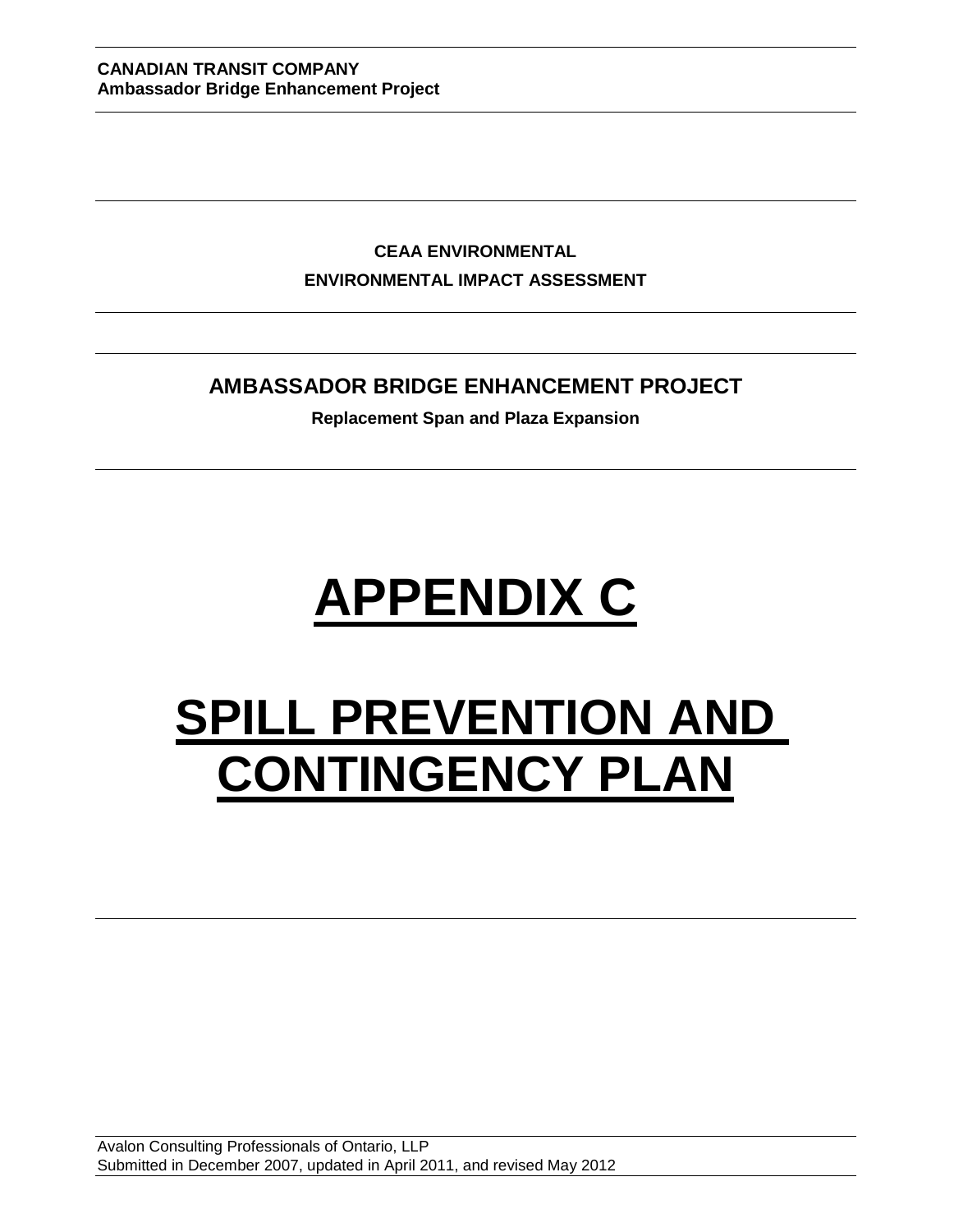# **1.0 INTRODUCTION**

#### **1.1 Plan Purpose**

Despite the Ambassador Bridge's best efforts to prevent spills, no physical operation can attain zero risk. Acts of God, accidents and malfunctions can occur from time to time that result in a spill. To prevent such spills from leaving the site, design features are included in the Enhancement Project. Nevertheless, diligent operational procedures are also required to avoid accidental losses.

The purpose of the plan is to provide a response to spills to minimize:

- Danger to persons;
- Pollution of land and water;
- Size of the affected area;
- Degree of disturbance to plants, fish and animals; and
- Degree of disturbance during cleanup.

This Spill Prevention and Contingency Plan identifies the types of spills that may occur, and provides procedures to respond to such emergencies. This Plan shall supplement other Ambassador Bridge manuals / plans.

The purpose of this Plan is to initiate an immediate response with trained personnel and equipment to clean-up any accidental spill and ensure minimal impact to the land or aquatic environment in the immediate and surrounding area. The Plan includes procedures for cleanup, notification of appropriate authorities when necessary, containment, disposal, and monitoring, including details regarding equipment and personnel allocations.

This Plan is a living document, and would be amended as required, to accommodate change in construction, operational procedures, regulations and guidelines. It first describes the Ambassador Bridge facilities as a component of the Enhancement Project followed by the contingency measures to support them. Onsite operations are planned to run year round, twenty four hours a day due to the demanding nature of an international bridge crossing with respect to its integral role in international traffic and trade.

An abbreviated version of the plan will be posted for all Ambassador Bridge staff, contractors, and visitors to the Enhancement Project site. Ambassador Bridge staff will be trained on this Plan.

# *1.1.1 Pre-Spill Planning*

Noting the nature of the Construction and Operation phases of this project and the very limited quantities of hazardous materials on site at anytime, the possibility of a large spill is very remote. The text that follows applies to the most likely spill scenario to be encountered, i.e. a small spill needing immediate attention by staff on site.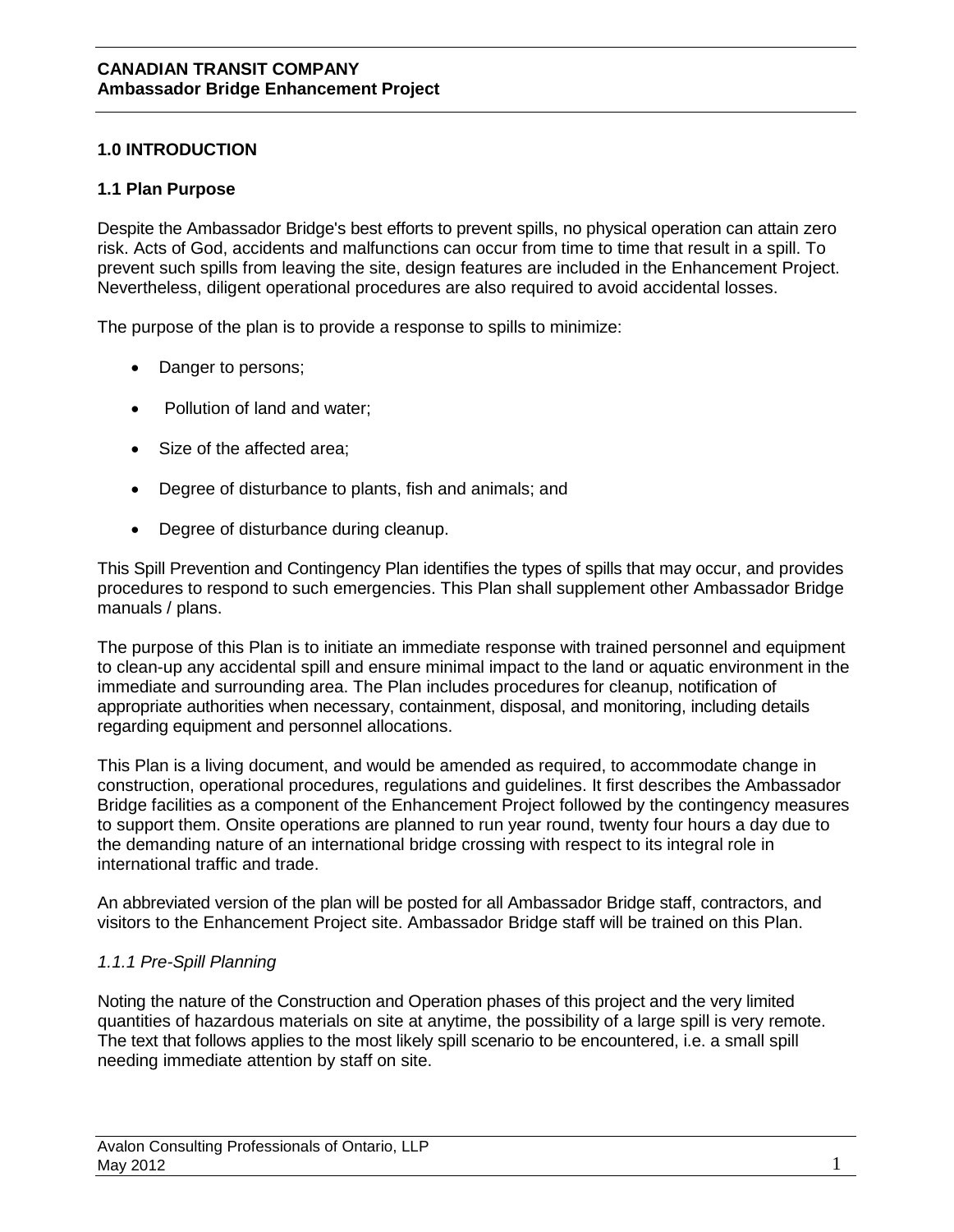# **Hazard Identification**

Each Phase of construction and operation will be examined to identify the potential hazards. A Workplace Hazardous Materials Information System sheet will identify all hazardous compounds coming on site and this information will be available to all personnel. Workplace Hazardous Materials Information System training will be provided to all employees. Hazardous compounds will be stored in secure locked containers on site in secured enclosures.

# **Risk Analysis**

The greatest risk for spills during the Construction and Operation Phases of the Enhancement Project will be from petroleum products. These spills will be contained quickly with the available onsite spill equipment. Locations throughout the project will be sufficiently equipped with spill absorbent materials and other tools to address and contain a small spill. In the unlikely event of larger contaminant spills, such as major accidents during operation, emergency response procedures will be utilized.

# **Resources Available**

Emergency response for spills will be available, when necessary. Local environmental clean-up companies along with local emergency services will be called upon if a larger spill occurs. Response will be consistent with specifications in the Environmental Protection Act, Part X.

# **Initial Alerting**

Timely and accurate reporting of an accidental spill can help to ensure quick and efficient response. This Plan includes detailed information regarding both general and specific notification procedures.

# *1.1.2 Spill Criteria*

A pollutant, as defined by Part X of the Environmental Protection Act means a contaminant other that heat, sound, vibration or radiation, and includes any substance from which a pollutant is derived (R.S.O. 1990, Chapter E. 19). "Spill" when used with reference to a pollutant, means a discharge, (a) into the natural environment, (b) from or out of a structure, vehicle or other container, and (c) that is abnormal in quantity in light of all the circumstances of the discharge (R.S.O. 1990, Chapter E. 19).

It should be noted that O. Reg. 675/98, Classification and Exemptions of Spills, indicates that the majority of the potential spills that could occur during the Operation Phase of the Enhancement Project will be Class VI. A Class VI spill is a spill of not more than 100 litres of fluid, other than fluid transported as cargo, from the fuel system or other operating system of a motor vehicle (0. Reg. 675/98, s. 6 (1)). Class VI spills are exempt from subsections 92 (1) (a) and 92 (3) and (4) of the Environmental Protection Act, provided the spill does not enter any waters.

# **1.2 Applicability**

This Spill Prevention and Contingency Plan is primarily aimed at hydrocarbon spills due to the large amount of fuel in storage, it also covers chemical spills and gaseous releases. If the incident is not part of normal operations, and there is doubt, it will be treated as a spill.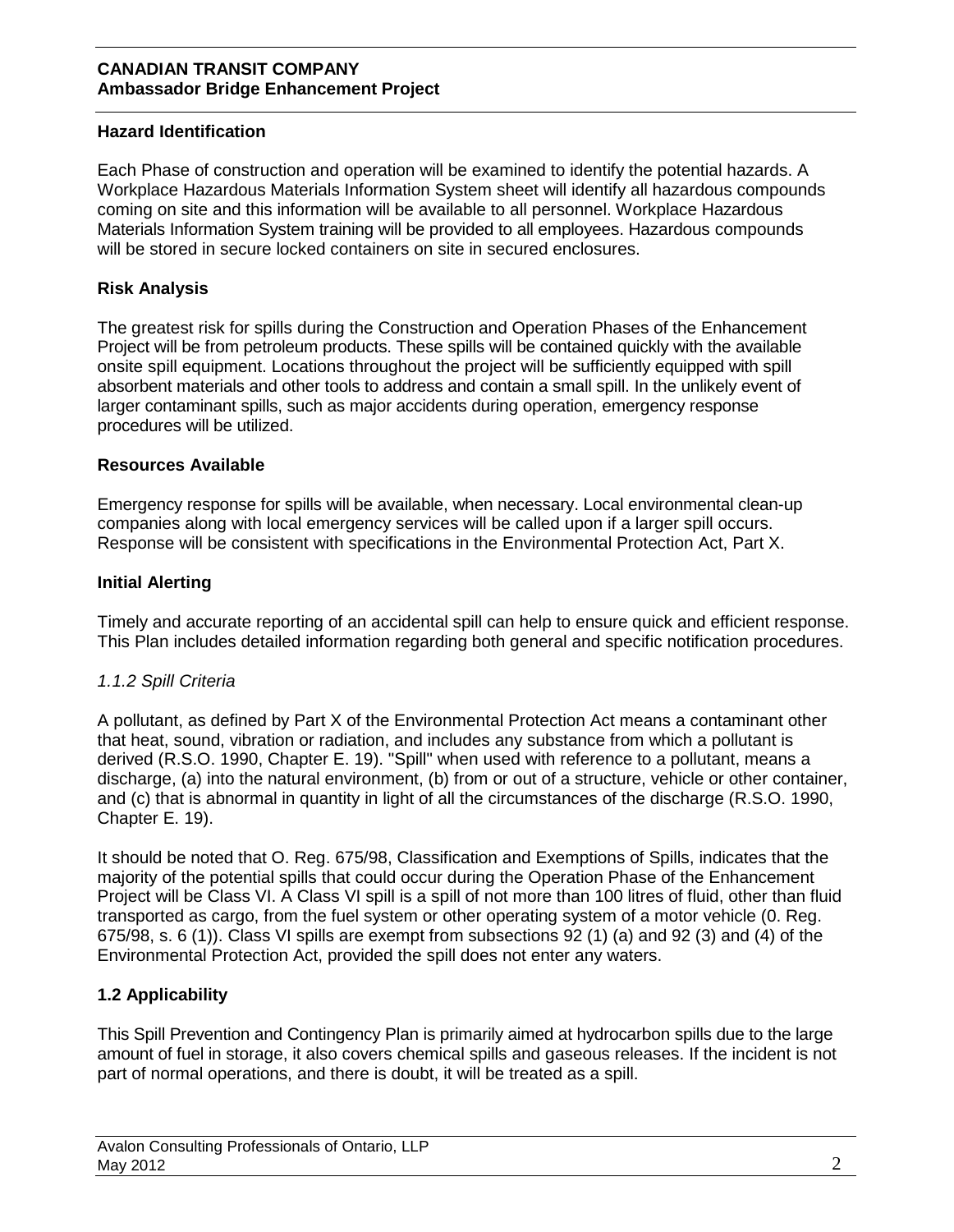# **1.3 Ambassador Bridge Policy on Initiating Cleanup Activities**

The Ambassador Bridge will assist in initiating clean up activities when necessary. The guiding principles of the Ambassador Bridge Spills Prevention and Contingency Plan is to comply with existing regulations to ensure protection of the environment, and to keep employees, government officials and the public aware of our Plan.

# **2,0 ROLES AND RESPONSIBILITIES**

#### **2.1 Response Coordinator**

The role of the Response Coordinator is to oversee the emergency response to a spill at the plant. The responsibilities of the Response Coordinator will be as follows:

- a) The Response Coordinator directs all operations but does not get directly involved in the clean-up activities.
- b) The Response Coordinator decides when the spill incident is under control.
- c) All information about the spill should be directed to the Response Coordinator and any changes in the situation should be reported to him.

#### **2.2 Generation Manager**

The Generation Manager or his designate will be the Response Coordinator and oversee the emergency response to spills.

His or her designate will be the sole communicators for reporting spills to the government, municipality, and other agencies, when necessary.

# **2.3 Shift Supervisor**

The Shift Supervisor will assume the role of Response Coordinator when deemed appropriate by the Generation Manager.

For all spills, the Shift Supervisor will assume the role of Response Coordinator until the Generation Manager or his designate is able to take over. He or she will commence the initial response and take immediate action to stop, reduce the spill and contain the spill to ensure no endangerment to the health and safety of workers or the public.

# **2.4 Safety Officer**

The Safety Officer will monitor the safety of workers during the response activities. **2.5** 

#### **Environmental Health and Safety Officer**

The Environmental Health and Safety Officer will be an advisor to the response team and monitor extent of spill.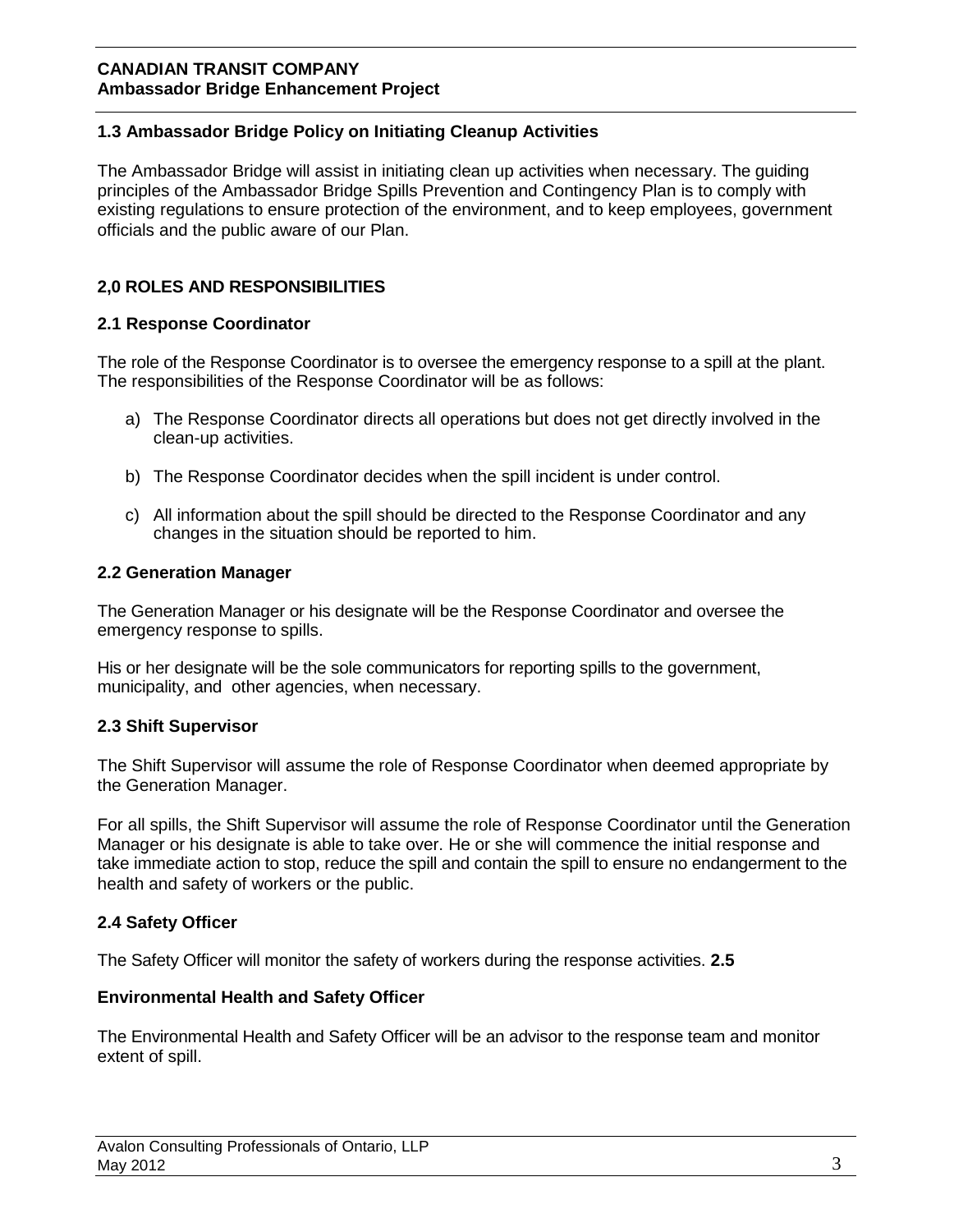# **2.6 Other Staff**

All staff have a responsibility to report spills immediately to the Shift Charge Supervisor and assist as directed with spill response.

# **3.0 STANDARD PROCEDURE FOR ANY SPILL**

Consider the safety of all persons first. If any personnel have been affected or injured by the spill, the Diagnostic Clinic should be contacted immediately for advice on treatment. Medical attention should be rendered as soon as possible.

#### **3.1 Identification of Spill**

- a) All employees must inform the Shift Supervisor at once, of a spill.
- b) If the employee can safely stop the spill at the source, this should be done.
- c) The Shift Supervisor will investigate and confirm the spill. He will:
	- Determine the source, if possible;
	- Assess the size and nature of the spilled material (oil, chemicals);
	- Mobilize a response team to take immediate action to stop or reduce the spill and contain it, without endangering the health and safety of the workers or local population;
	- Take action to reduce hazards to persons working near the spill;
	- Contact the appropriate regulatory agencies where necessary.
- d) The Shift Supervisor will assume the role of Response Coordinator for most minor spill incidents unless relieved as below.
- e) The Generation Manager or designate should be called to assume the role of Response Coordinator if the spill is considered major, such as:
	- A bulk oil tank rupture;
	- A fuel pipeline rupture;
	- A release of oil or chemical outside of Ambassador Bridge property;
	- A release of oil to the Detroit River;
	- A spill to the storm water drainage system that has the potential for release to the Detroit River; or
	- It requires additional resources such as mobilizing equipment contractors for response.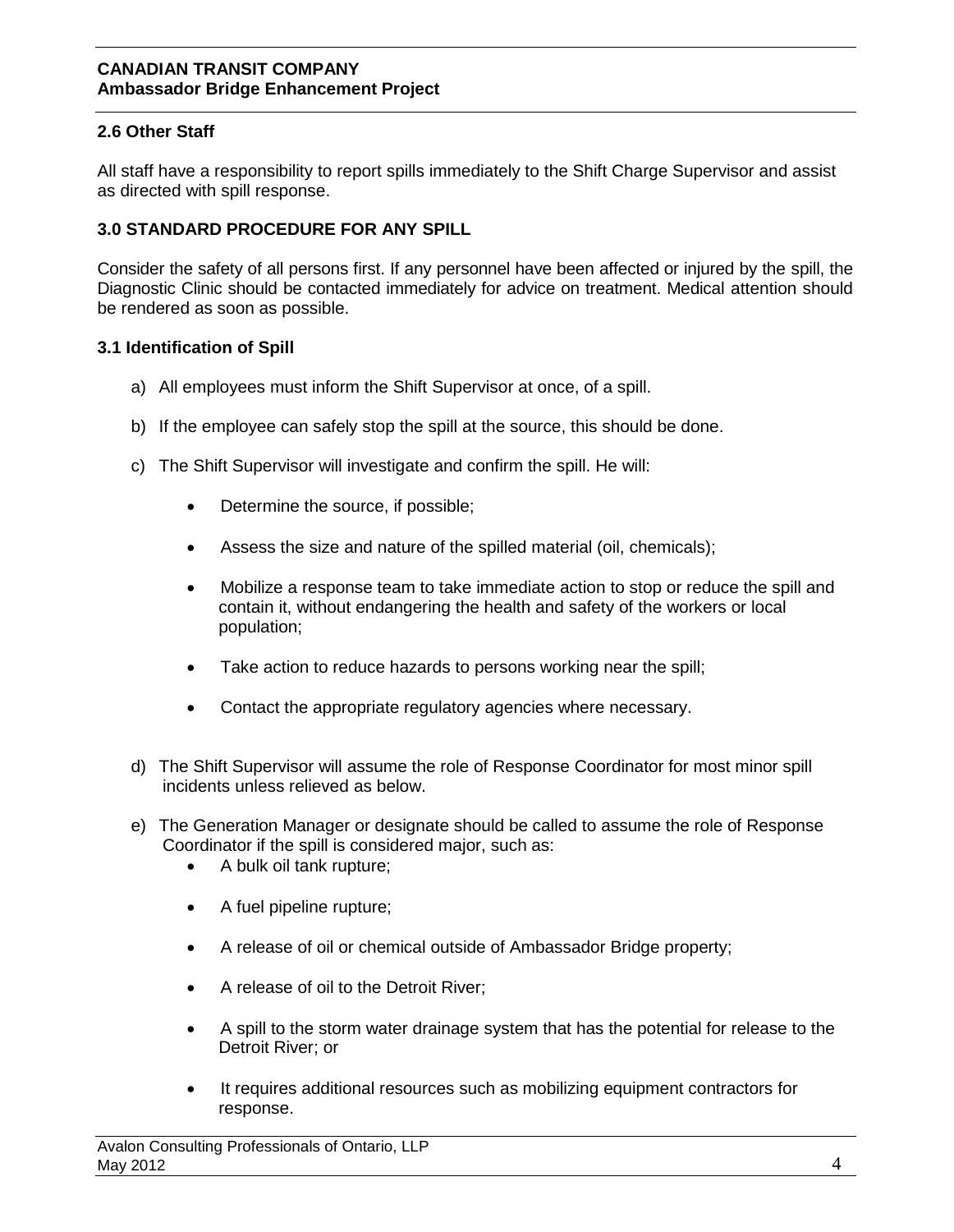#### **3.2 Response**

- a) Take any actions necessary to prevent the spill from contaminating groundwater or offsite surface water (e.g. clean-up using an absorbent material mixed with sand).
- b) If the spill has the potential to leave the site via runoff to the Detroit River then the Generation Manager or designate must contact the Ministry of the Environment Spills Action Centre immediately and keep close contact with the Ministry of the Environment while the response is underway. Refer to Section 6 of this plan for coordinating a response with Ministry of the Environment Spills Action Centre.
- c) Actions for the different spill types are documented as follows:
	- Oil spills to land see Section 4;
	- Oils spills to Detroit River see Section 5;
	- Chemical spills see Section 6; and
	- Gaseous releases see Section 7.

#### **3.3 Documentation**

- a) The Shift Supervisor involved in the spill discovery will complete a Spill Reporting Form of the incident as soon as possible and provide copies to the Safety Officer and the incoming Shift Supervisor. A copy of this form is contained in Appendix A.
- b) A daily log will be maintained of the spill cleanup activities.
- c) A full report of the incident shall be completed by the Response Coordinator or designate. The report should provide the following information:
	- The date and time of spill;
	- The name of the personnel involved in initial response;
	- Location of incident;
	- The substances involved (estimated quantity);
	- Actions taken to respond (containment, cleanup);
	- Government and agency personnel contacted;
	- Media involvement (if any);
	- Evaluation of response effectiveness;
	- Description of ongoing requirements (remediation of soils, monitoring. etc);
	- Identification of cause;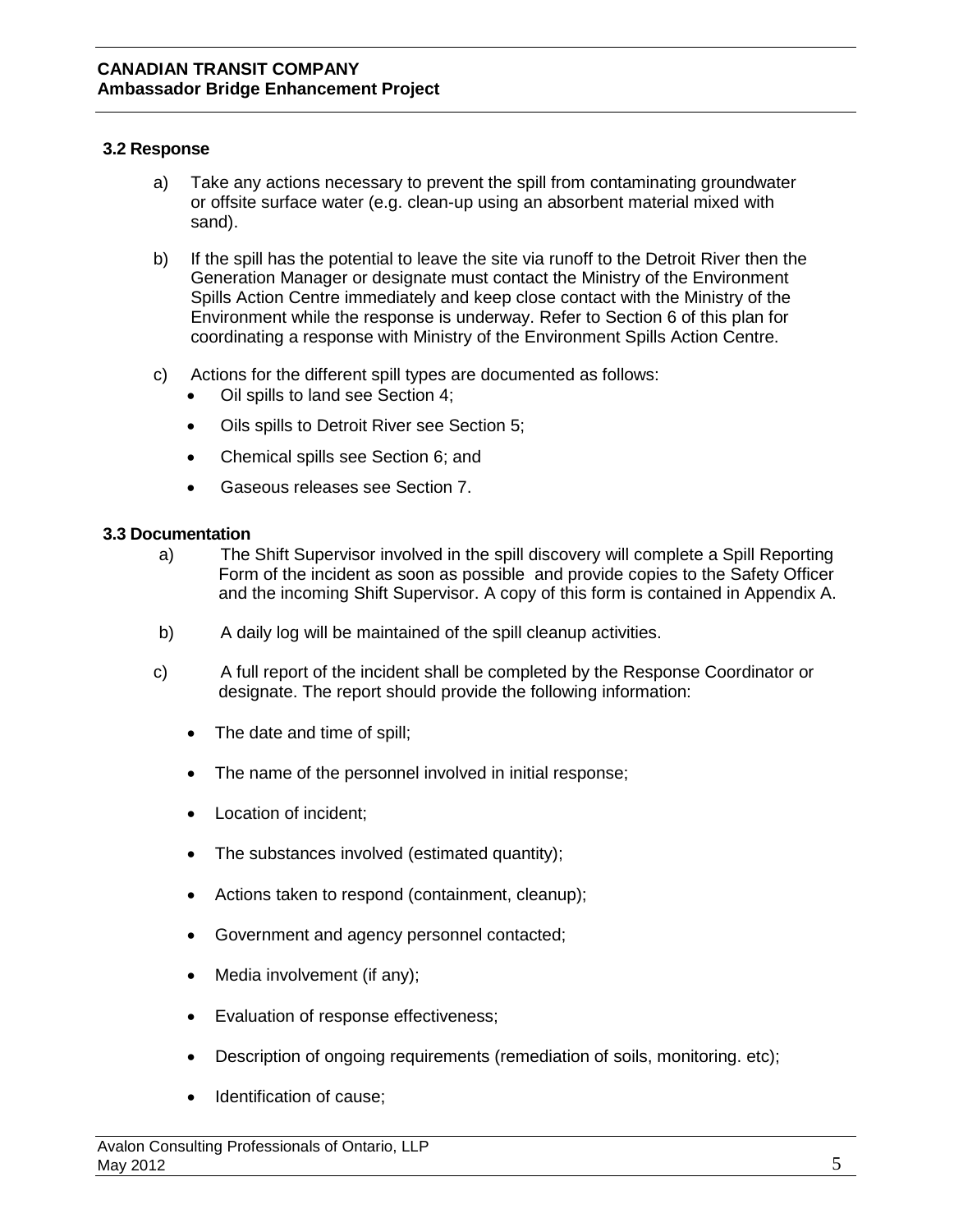- Recommendations for prevention of future incidents; and
- Other relevant information.

#### **3.4 Government Notification**

- a) The Ministry of the Environment Spills Action Centre should be notified of all spills. A written report should be provided as soon as practical (within one week) giving details of actions taken.
- b) For spills that impact the Detroit River or off site, the Ministry of the Environment Spills Action Centre should be notified immediately by the Generation Manager or designate.

#### **3.5 Communications**

- a) All external communications to government agencies or the media shall go through the Generation Manager or designate.
- b) Employees must refrain from making statements about the incident to the media (such as newspaper, radio, television) and refer these enquiries to the Generation Manager or designate.
- c) Employees must refer any enquiries from regulatory personnel to the Generation Manager or designate.

# **4.0 RESPONSE TO OIL SPILLS ON LAND**

Consider the safety of all persons first.:

- a) The oil should be prevented from escaping to storm water drains;
- b) Collect the oil or soak up material using absorbent material.
- c) Once the spill cleanup is completed, place the used absorbent pads or contaminated materials into drums for appropriate disposal. Disposal will be coordinated with the Ministry of the Environment Spills Action Centre.
- d) Contaminated soils should be excavated and replaced with clean fill.
- e) Oil soaked sand or soil will be removed where necessary.

Larger Quantity spills:

- a) Obtain plastic tarp(s), absorbent sheeting, or other ultra-dry absorbent and any other necessary spill containment equipment, hoses, etc.
- b) A berm of soil should be constructed down-slope from the seepage or spill.
- c) Provide containment of spill at outfall locations and storm drain outlets.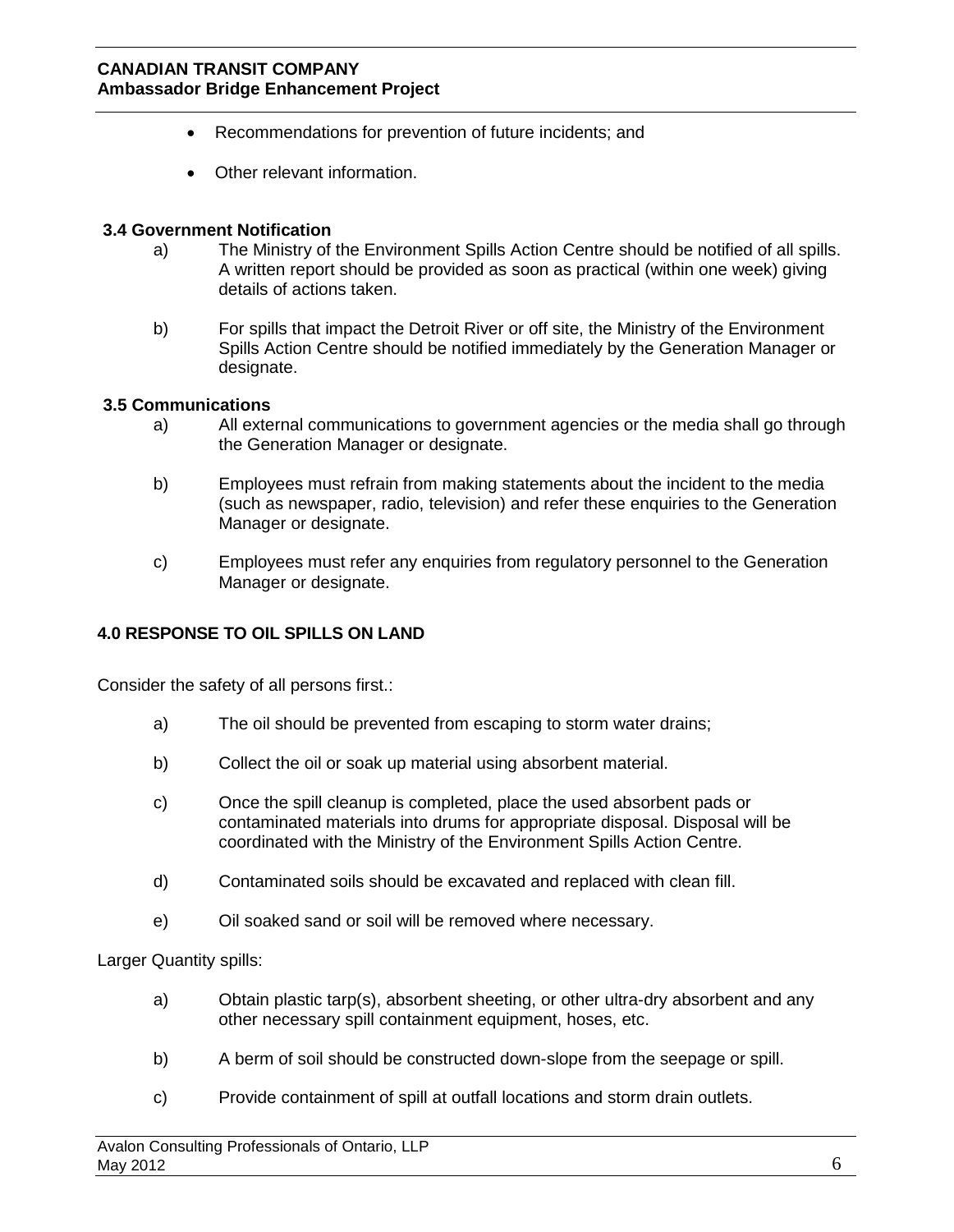- d) A tarp can be placed in such a way that the fuel can pool for collection and removal (such as at the foot of a berm).
- e) If there is a large volume of spilled product, pump the oil into spare empty drums and store in a secure area for appropriate disposal.
- f) Absorbent sheeting or sand can also be used to soak up spilled oil.
- g) Contaminated soils should be excavated and replaced with clean fill.
- h) Once the spill cleanup is completed, place the used absorbent pads or contaminated materials into the drums for disposal. Disposal will be in accordance with regulatory requirements.

# **5.0 RESPONSE TO OIL SPILLS IN THE DETROIT RIVER**

Consider the safety of all persons first.

- a) Spills to the Detroit River shall be promptly reported by the Generation Manager or designate and the Ministry of the Environment Spills Action Centre, and the municipality.
- b) Relevant contact numbers for the Ministry of the Environment Spills Action Centre and municipality are provided in Section 10.
- c) The spill notification should be as complete as possible and include:
	- a. Name, address and telephone number of reporting source;
	- b. On-scene telephone number;
	- c. Exact location and time of spill;
	- d. Estimated amount and type of pollutant;
	- e. Source of pollutant and cause of spill;
	- f. Actions being taken to control spill;
	- g. Wind speed and direction;
	- h. The damage observed.
- d) Ambassador Bridge personnel will be responsible for the immediate cleanup activities.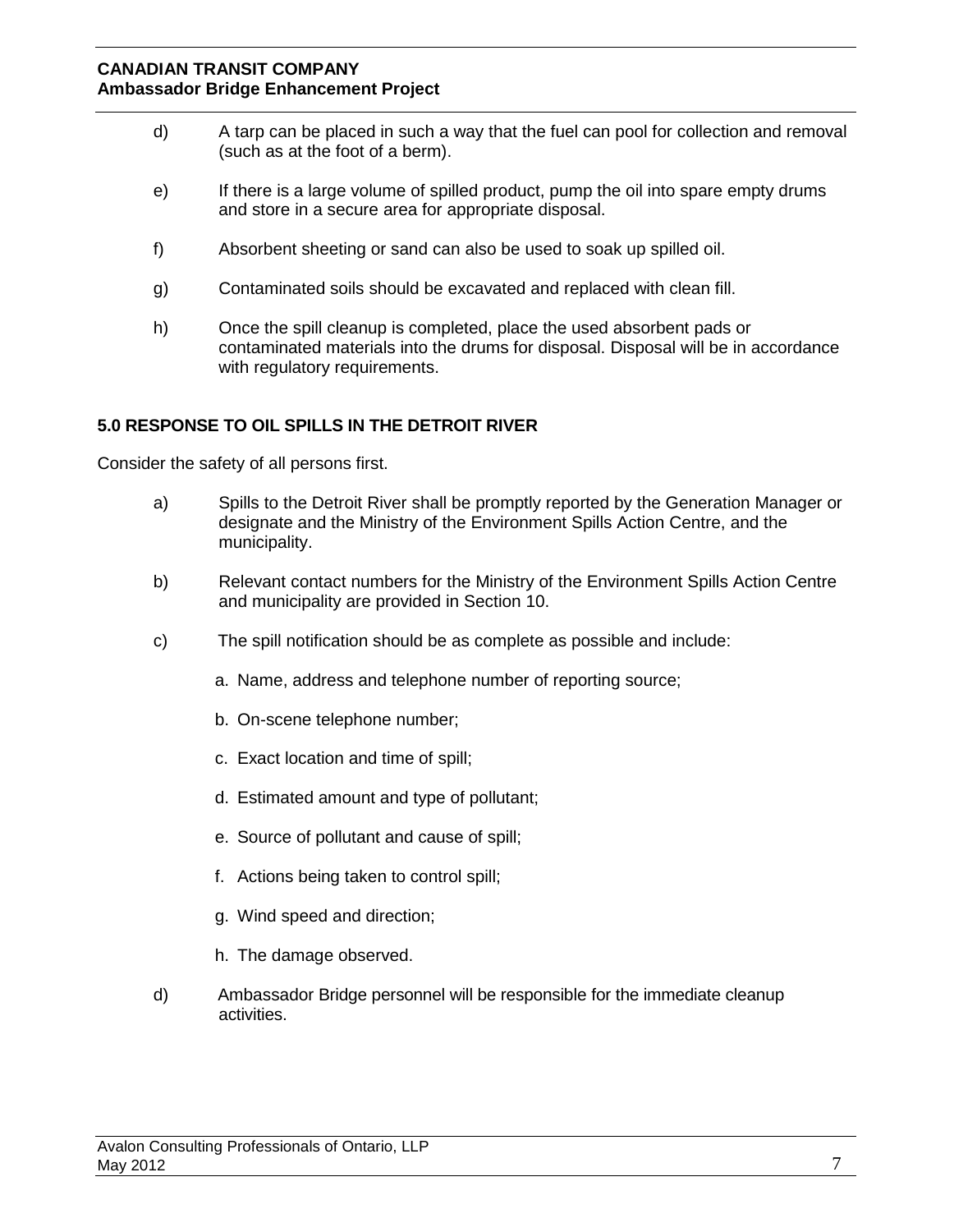# **6.0 RESPONSE TO CHEMICAL SPILLS**

Consider the safety of all persons first. If any personnel becomes affected or injured by the spill during response, the Diagnostic Clinic should be contacted immediately for advice on treatment. Medical attention should be rendered as soon as possible.

- a) The Safety Officer should be notified immediately.
- b) Determine chemical released (refer to Inventory of Chemicals in Appendix B).
- c) Refer to Table 6-1 for response to releases of commonly used chemicals.
- d) If possible, review the Manufacturers Safety Data Sheets (MSDS) of the material spilled before starting clean up to ensure safe procedures are in effect.
- e) Assemble the necessary safety equipment before attempting to contain the spill, (such as latex or other protective gloves, goggles or safety glasses, masks or breathers, etc.).
- f) Apply absorbents to soak up liquids (refer to MSDS for appropriate type).
- g) Place plastic sheeting over solid chemicals, such as dusts and powders, to prevent them from spreading by wind and to prevent attraction by birds or other mammals.
- h) Neutralize acids or caustics (refer to MSDS sheet). Place spilled material and contaminated cleanup supplies in an empty refuse drum and label and seal drums for appropriate disposal.
- i) The disposal containers must be transferred to a secure storage area for future disposal. Disposal will be completed in accordance with the applicable regulatory requirements.

# **7.0 RESPONSE TO GASEOUS RELEASES**

Consider the safety of all persons first.

- a) The Safety Officer should be notified immediately.
- b) Assess the hazard of the released material by referring to the Manufacturers Safety Data Sheets (MSDS) where possible.
- c) Attempt to shut off the source if it is safe to do so.
- d) Determine if there are safety issues for on site and off-site and take action.
- e) If it is a natural gas leak contact the Ministry of the Environment Spills Action Centre, the appropriate utility and the municipality.
- f) If releases of sulphur hexafluoride occur ensure that personnel do not enter without personal protective equipment (self contained breathing apparatus).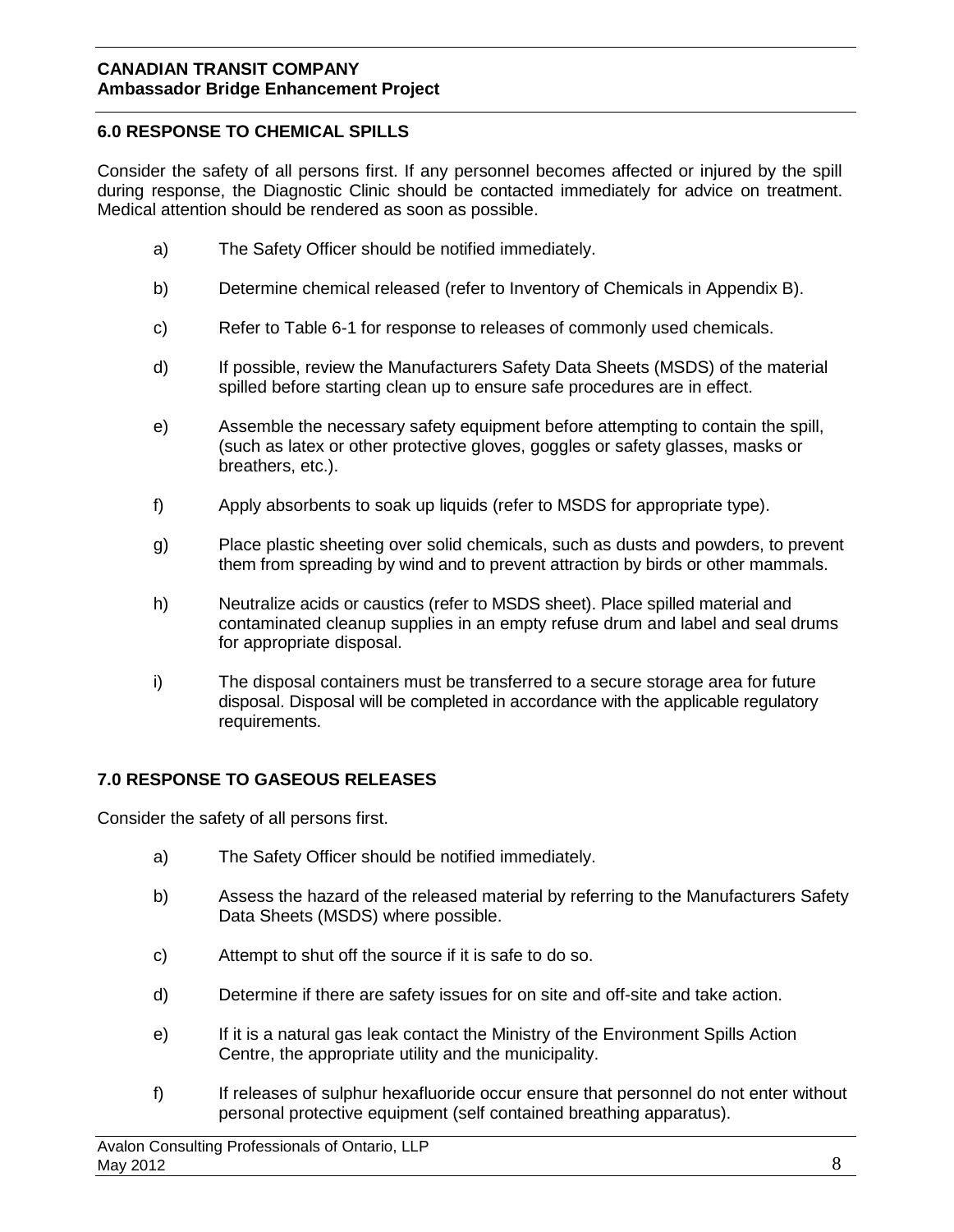For most gaseous releases there is no ability to capture the release and hence the response is to shut off the source and rely on dispersion. As these releases can affect persons on neighbouring properties, it is important to observe wind direction and conditions to assess areas of potential impact.

# **8.0 RESPONSE EQUIPMENT**

#### **8.1 General Equipment**

The Ambassador Bridge has maintenance vehicles and heavy equipment available to respond to emergencies and spills. The current facilities are well equipped to respond to emergencies and spills and the same standard will be kept throughout the Enhancement Project Construction and Operation.

# **8.2 Spill Kits**

Complete spill kits will be available on both sides of the Ambassador Bridge located in the Windsor and the Detroit plazas during the Enhancement Project Construction and Operation Phases.

The following items will be contained in each spill kit:

- 1 45 gallon, 16 gauge open top drum, c/w bolting ring and gasket
- 1 package polyethylene disposable bags
- 2 personal protective equipment packages: nitrile gloves, splash goggles, poly coated Tyvek® suit and boots.
- 1 shovel (spark proof)
- 4 123 inch x 10 feet absorbent booms
- 100 16' inch x 20 inch universal absorbent mats
- 1 roll oil only absorbent mats 150 feet x 33 inches
- 12 drain cover, neoprene 36 inch x 36 inch
- 1 roll barrier tape, 300 feet.
- 1 list detailing contents of spill kit
- 1 set of instructions on use of each item in spill kit Individual Spill Kit
- 20 absorbent pads
- 2 absorbent socks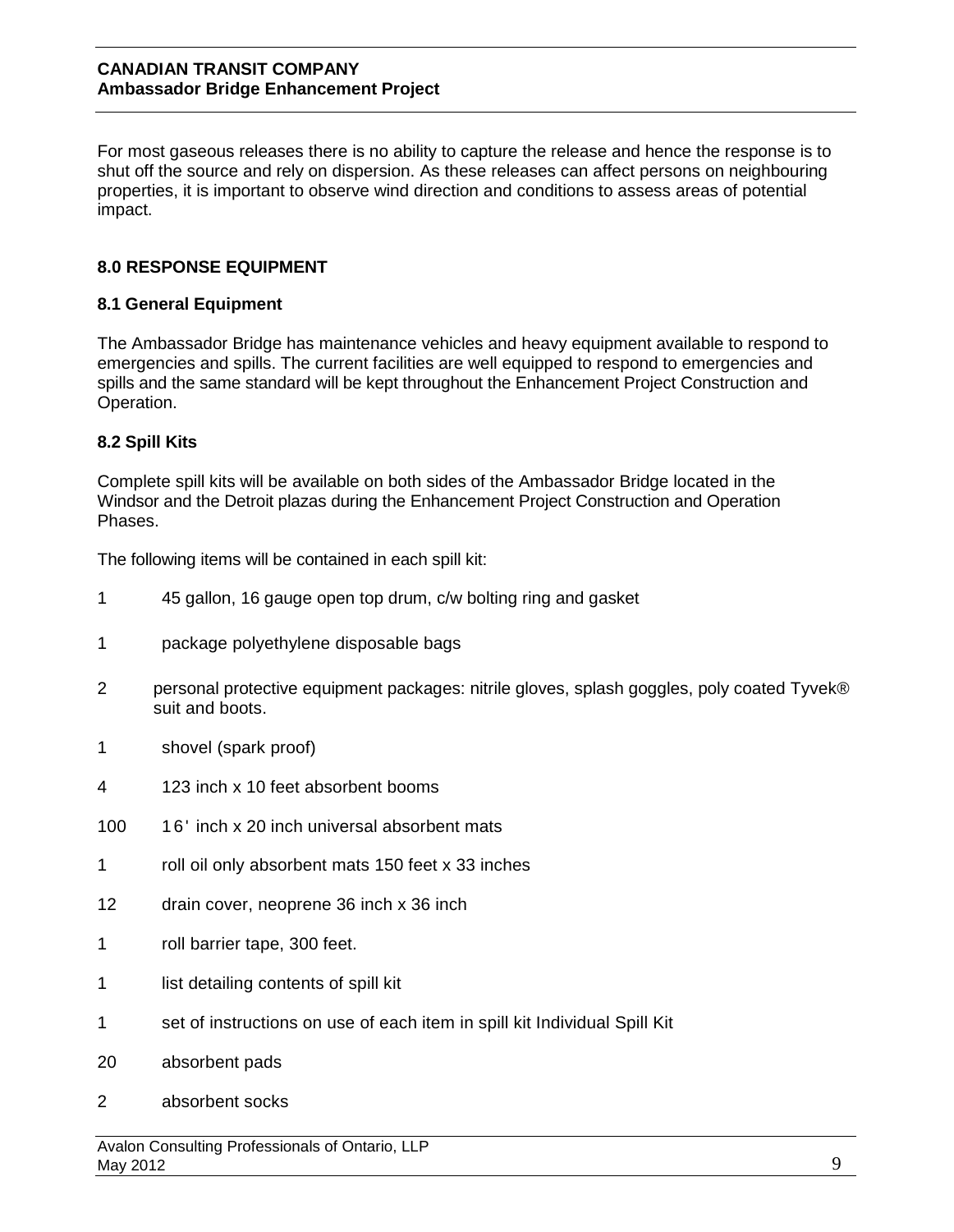#### 10 refuse bags

### 2 goggles and gloves

In the case of large spills, spill kit inventory and off-site materials can be called upon. Other materials available for spill response from outside and on-site sub-contractors include:

- **Shovels**
- Vacuum trucks
- Booms
- **Excavators**
- Bags of absorbent
- **Loaders**

#### Emergency Back-up

In the event of large spills Ambassador Bridge will call on the resources of commercial spill clean-up companies, and local fire response teams.

# **9.0 TRAINING**

Spill response training will be provided as part of the health and safety program for site personnel. This annual training program will familiarize the staff with the location and use of spill equipment and the need to report all spills to the Segment Manager. The review will focus on:

- Due diligence to prevent spills;
- Safety procedures;
- Roles and responsibilities;
- Spill assessment;
- Site security and safety;
- Characteristics of petroleum products;
- Spill containment and recovery;
- Regulatory reporting obligations;
- Site restoration; and